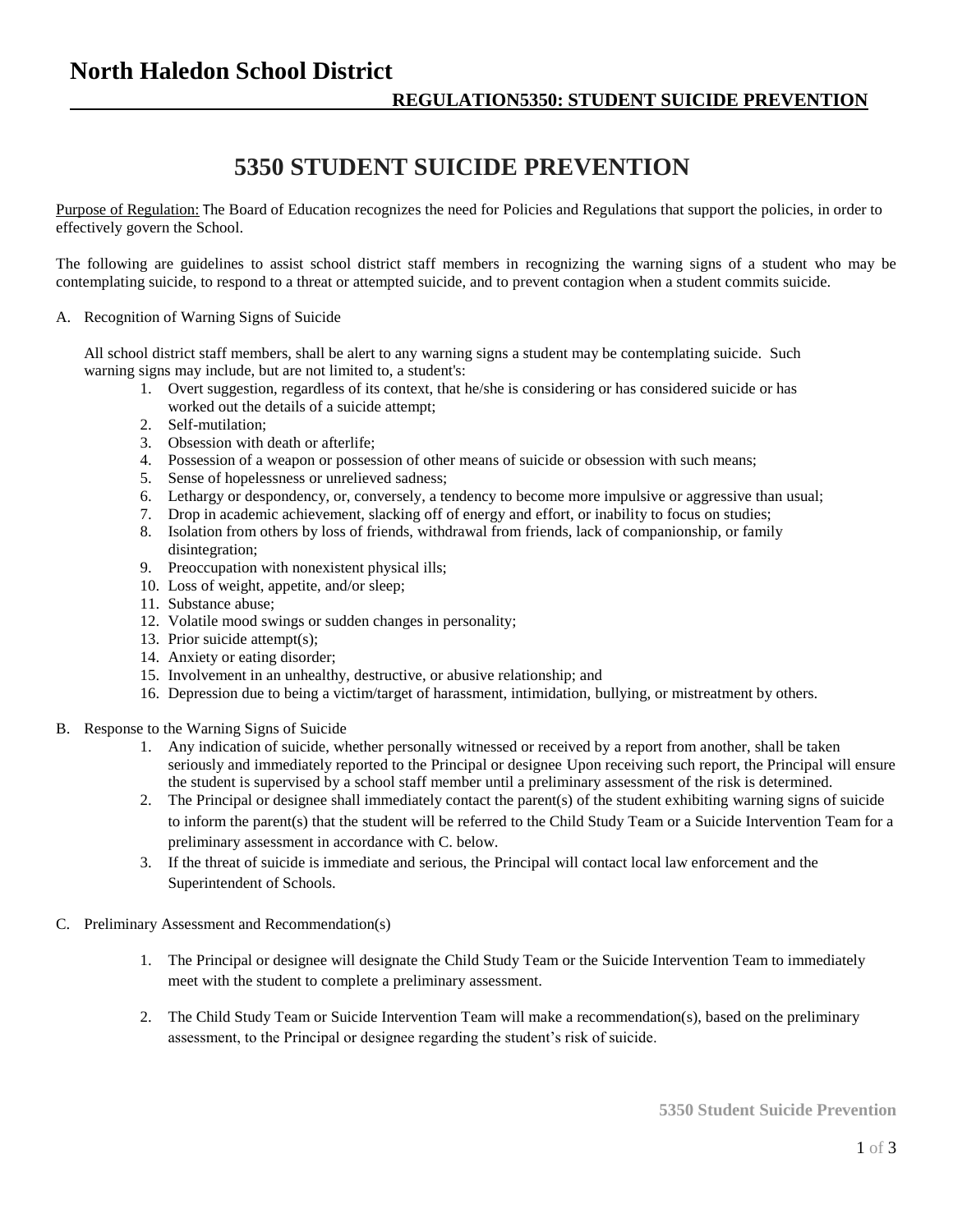## **North Haledon School District**

### **REGULATION5350: STUDENT SUICIDE PREVENTION**

- 3. Upon receiving the recommendation(s), the Principal or designee will immediately meet with the parent(s) to review the findings of the preliminary assessment. Based on the recommendation(s) of the Child Study Team or Suicide Intervention Team, the student may be:
	- a. Permitted to remain in school:
		- (1) If the student remains in school after the preliminary assessment, the Principal or designee will designate a school staff member to follow-up with the student on any recommendations of the Child Study Team or Suicide Intervention Team.
	- b. Referred to the Child Study Team for further evaluation;
	- c. Removed from the school and released to the parent(s) and will be required to obtain medical or psychiatric services before the student may return to school:
		- (1) The parent(s) will be required to submit to the Superintendent a written medical clearance from a licensed medical professional selected by the parent(s) and acceptable to the Superintendent, indicating the student has received medical services, does not present a risk to himself/herself or others, and is cleared to return to school. The Superintendent will not act unreasonably in withholding approval of the medical professional selected by the parent(s). The written medical clearance may be reviewed by a Board of Education healthcare professional before the student is permitted to return to school.
		- (2) The parent(s) shall be required to authorize their healthcare professional(s) to release the student's relevant medical information to the school district's healthcare professional, if requested.
	- d. Required to comply with the recommendation(s) outlined in C.3.a., b., and/or c. above, and/or any other recommendation(s) of the Principal or designee to ensure the student's safety and the safety of others.
- 4. In the event the parent(s) objects to the recommendation(s) or indicates an unwillingness to cooperate with the school district regarding their child, the Principal or designee will contact the New Jersey Department of Children and Families, Division of Child Protection and Permanency to request intervention on the student's behalf.
- D. Response to Attempted Suicide by a Student
	- 1. Any school district staff member, volunteer, or intern with reasonable cause to suspect or believe a student has attempted suicide, shall immediately report the information to the Principal or designee or their immediate supervisor.
	- 2. A Principal or designee or supervisor who receives a report of a student who has attempted suicide will immediately report it to the Superintendent or designee, who shall promptly report it online to the New Jersey Department of Children and Families, or as otherwise required by the Department of Children and Families.
	- 3. The school district staff member who witnesses a suicide attempt on school grounds, at a school sponsored event, or on a school bus shall immediately contact local law enforcement and emergency medical services, as appropriate.